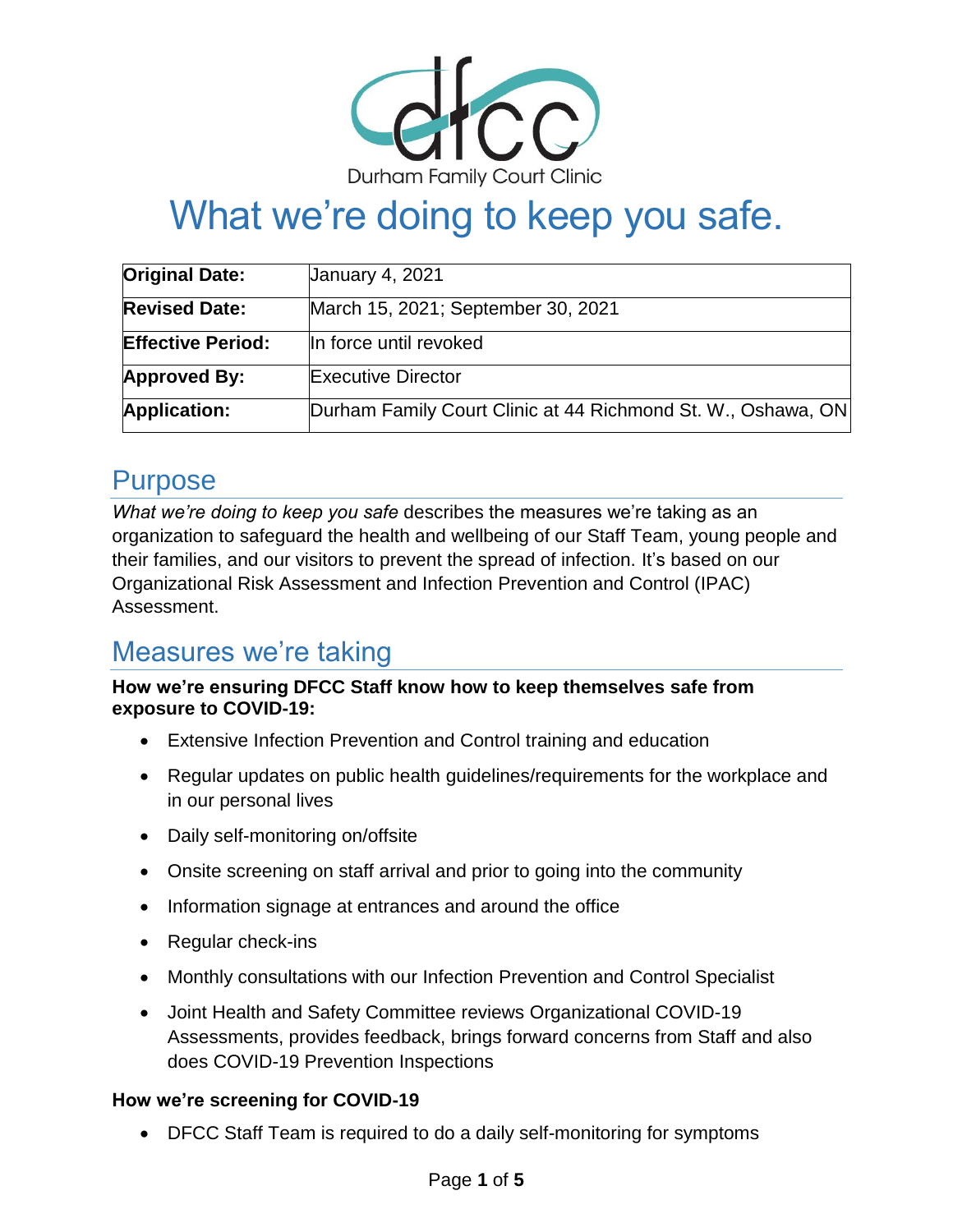- All visitors undergo a pre-screen prior to coming onsite
- Any staff/visitor coming onsite require prior permission prior to entry based on their answers to the pre-screen questions
- On entry, staff/visitors complete an onsite screening attestation and have their temperature taken
- For community meetings, both staff and clients undertake a pre-screen and screening confirmation process

## **How we're controlling the risk of transmission in our workplace**

Physical distancing and separation

- Meeting spaces allow for physical distancing
- Furniture set-up allows for physical distancing
- Reduced staff/visitor numbers onsite
- Restricted access to specific office areas (e.g. Admin area, CDTP area)
- Personal office/meeting spaces are decluttered
- Maximum room capacity is posted, e.g. 1 person at a time in the washrooms
- Visitor designated washrooms
- Signage and floor markings provide visuals of 2 metres
- Individuals maintain physical distance
- Staff screeners wear appropriate PPE (mask, gown, face shield,) when screening visitors
- Enabled aspects of operations/service delivery to operate remotely
- Implementing staged office re-entry based on provincial and local public health direction and guidance Cleaning
- All disinfectant products are Health Canada approved
- 3<sup>rd</sup> party cleaners do intense cleaning 5 x per week after hours
- Onsite all touch points are wiped at minimum twice per day
- Any meeting spaces are sanitized before and after meetings
- Staff disinfect/clean washrooms after each use and twice daily
- Learner washroom in CDTP area is cleaned hourly
- Washrooms have touchless equipment
- Signage posted to provide reminders for practices

#### **Other**

- Limited visitor access to DFCC's offices
- Heating/ventilation/system regularly maintained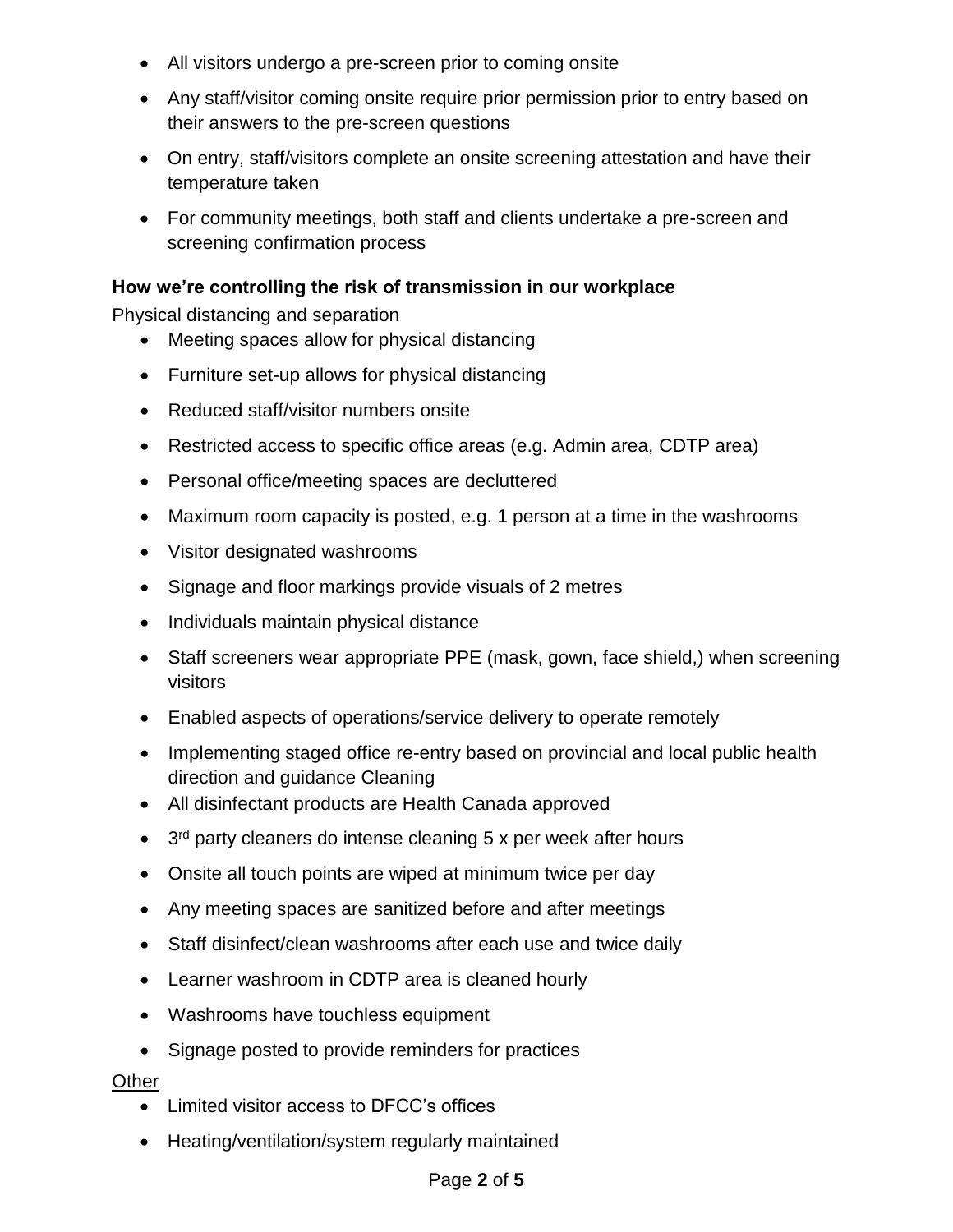- Standalone hepafilter units installed in designated areas, including meeting rooms, classrooms
- Radiant heaters used to increase room temperature, rather than fan heaters
- Doors left open in meeting/program areas to enable good airflow
- Meeting spaces set-up to allow for good airflow
- Everyone is required to wear DFCC provided masks on entry and during their time onsite
- Masks and eye protection also worn by staff in certain instances (e.g. coming within 2 metres; all the time in the classroom program)
- Health Canada approved hand sanitizer available at regular intervals throughout offices and at entrances
- Disinfectant wipes are readily available
- Garbage bins are lidded to enable safe disposal of contaminated/dirty items
- DFCC Staff Team strictly adhere to onsite IPAC measures and public health guidance/requirements outside of the workplace when working in the community
- Office furniture/equipment/electronic devices designated to individual staff
- Staff respect other co-workers' personal office space
- Information signage posted throughout offices and entrances
- Touchless equipment in washrooms
- Developed protocols to implement infection prevention and control measures, including program specific ones to meet the unique needs of onsite services

# **What we will do if there is a potential case, or suspected exposure to, COVID-19 at our workplace**

- Tracking systems set-up which record who's been in our offices and their contact information, as well as for when staff are working in the community
- If individual (staff, visitor, client) advises they have not passed the pre-screen prior to arrival onsite/going into the community, they're provided with instructions on next steps, including contacting Public Health
- If individual (staff or visitor) shows symptoms onsite, they're advised to return home and self-isolate immediately. They're provided with instructions on next steps, including contacting Public Health.
- If the individual requires transportation, they're immediately isolated within the designated health room onsite. If they are very ill, 911 is called
- We'll contact Durham Region Public Health Department and follow their directions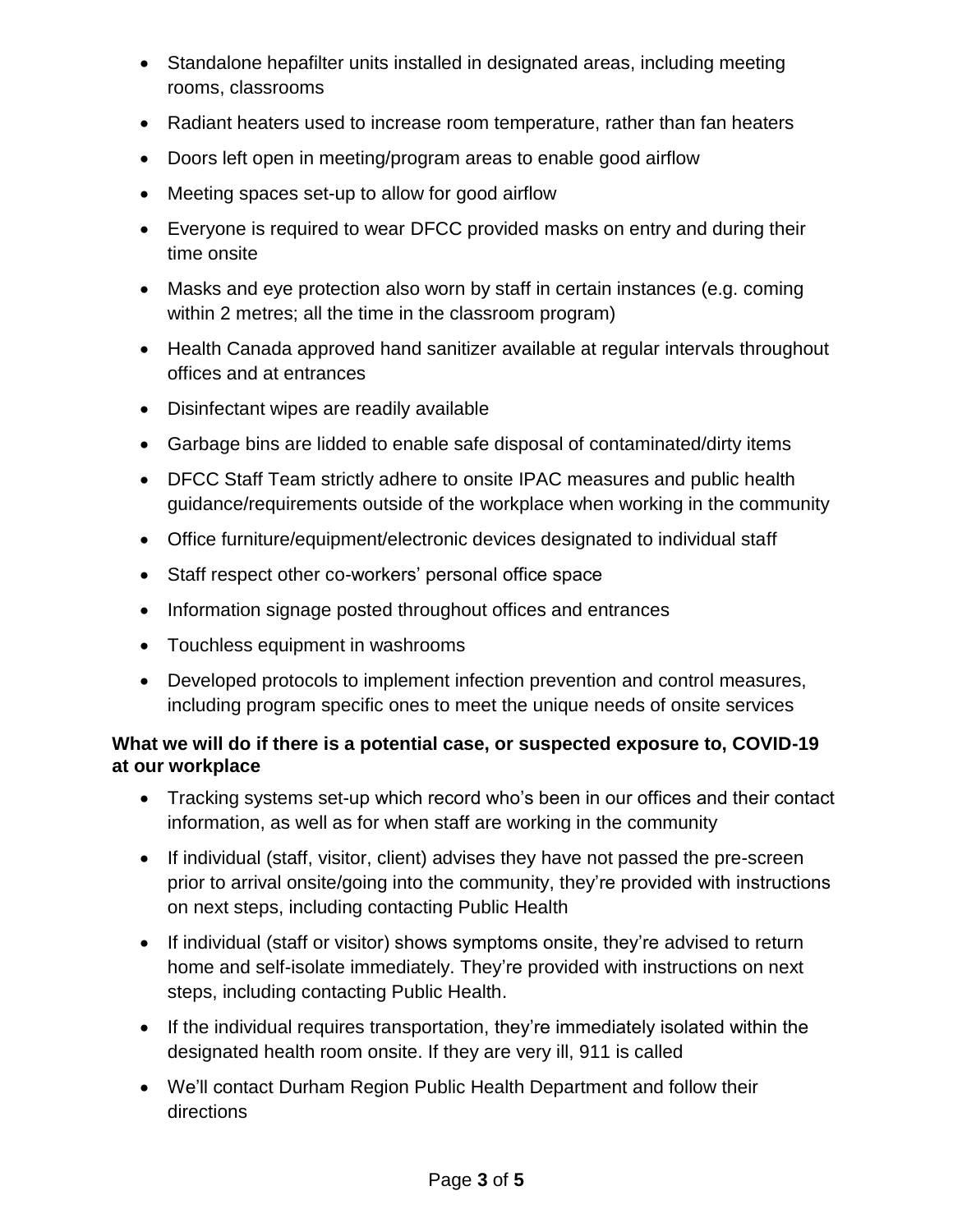- Provide immediate and regular communication being mindful of individuals' privacy, and as directed by Public Health
- Provide support and guidance to anyone impacted
- If any area is deemed exposed, access prohibited until directed by Public Health
- Shutdown offices if directed by Public Health
- Do enhanced disinfecting in all areas where individual(s) may have been
- Report to Ministry of Labour if staff tested positive for COVID-19 due to exposure at the workplace
- Notify Joint Health and Safety Committee

#### **How we're managing any new risks caused by the changes made to the way we operate our business**

- Organizational Risk Assessment is reviewed and updated regularly
- Ongoing consultation with Infection Prevention and Control (IPAC) Specialist
- Any protocols updated in line with IPAC advice and public health guidelines/requirements
- Any new disinfectant products are checked for Health Canada approval and Safety Data Sheets
- DFCC's Board of Directors is informed of any new risks
- Regular communication to Staff Team on changes or updates to business practices and staged office re-entry plans
- Ongoing support to staff whether onsite, working remotely, working in the community
- Health and wellbeing initiatives implemented on an ongoing basis
- Where staff working remotely or onsite, tools and equipment provided to enable them to work safely and effectively

# **How we're making sure our plan is working**

- Regular check-ins with Staff Team
- Obtaining feedback from Staff Team and any program participants
- Regular communication with Staff Team on organizational changes and infection prevention and control measures
- Regular Joint Health and Safety Committee meetings
- COVID-19 Checklist completed as part of monthly health and safety inspections
- Keeping informed on new public health guidelines/requirements and new information on COVID-19 infection transmission